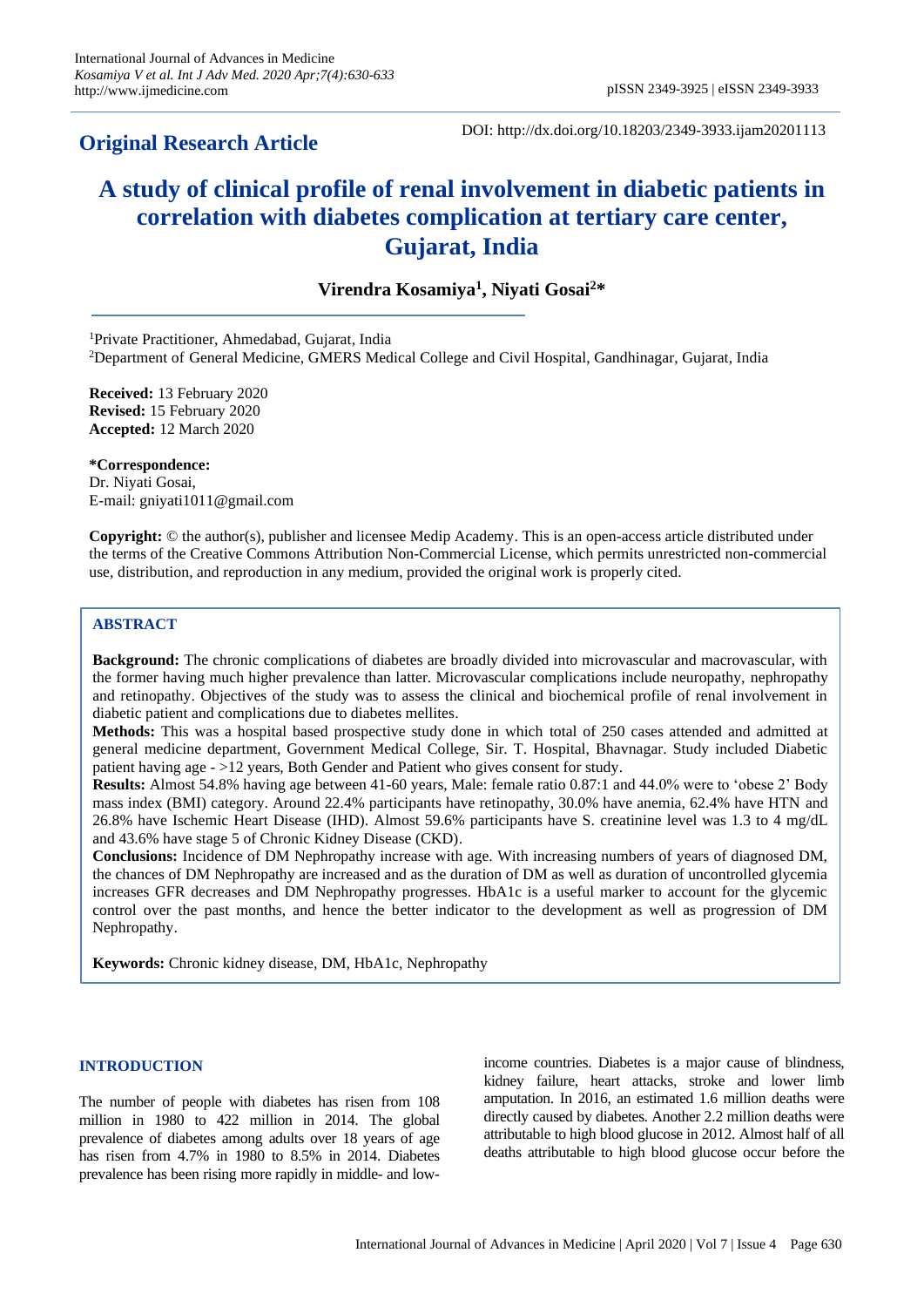age of 70 years. WHO estimates that diabetes was the seventh leading cause of death in  $2016$ <sup>1</sup>

The chronic complications of diabetes are broadly divided into microvascular and macrovascular, with the former having much higher prevalence than latter. Microvascular complications include neuropathy, nephropathy and retinopathy. Whereas macrovascular complications consist of cardiovascular disease, stroke, peripheral artery disease. 2-4 Diabetes is the most common cause of kidney failure, accounting for nearly 44 percent of new cases. Even when diabetes is controlled, the disease can lead to chronic kidney disease (CKD) and kidney failure. Kidney failure is the final stage of chronic kidney disease.<sup>5</sup>

Assuming that 40 million people in India have Diabetes, this translates to 0.8 million with nephropathy. Thus, the burden due nephropathy is very high in India due to sheer number of people with diabetes. Diabetic nephropathy is a progressive kidney disease caused by angiopathy of capillaries in the kidney glomeruli, characterised by albuminuria which progresses from normoalbuminuria to microalbuminuria to macroalbuminuria ultimately leading to End stage renal disease. 6 In chronic renal failure patients the prevalence of diabetic nephropathy was 30.3% followed by chronic interstitial nephritis (23%) and chronic glomerulonephritis (17.7%).<sup>7,8</sup> So the present study was conducted with the objectives to assess the clinical and biochemical profile of renal involvement in diabetic patient and complications due to diabetes mellites.

#### **METHODS**

This was a hospital based prospective study done in which total of 250 cases attended and admitted at general medicine department, Government Medical College, Sir. T. Hospital, Bhavnagar during April 2013 to March 2014 after ethical permission of institutional ethical committee.

#### *Inclusion criteria*

- Diabetic patient having age >12 years
- **Both Gender**
- Patient who gives consent for study.

#### *Exclusion criteria*

- Age  $<$ 12 years
- Patient who don't give consent.

### *Outcome measures*

- Etiology of renal involvement in diabetic patient.
- Age and Gender Incidence
- Percentage of individual symptoms
- Altered RFT
- Electrolyte profiles
- USG KUB
- Chest X Ray
- ECG
- Hemogram

The data were recorded in an Excel sheet and descriptive analysis was performed by epi. Info. Software. Data were presented in the tables and figures.

## **RESULTS**

Table 1 shows that 8.8% patients having age between 12- 20 years, 22.8% having age between 21-40 years, 54.8% having age between 41-60 years and 25.4% having age between 61-80 years. Almost 52.8 % females and 47.2 % males were enrolled in the study. Around 2.8% participants were belonged to BMI classification 'underweight', 14.4% were 'normal' category, 25.6% were to 'obese 1', 44.0% were to 'obese 2' and 13.2% were to 'obese 3' category. Almost 56.8% participants have DM since 0 to 10 years, 36.4% have since 11 to 20 years, 5.6% have 21 to 30 years and 1.2% have since 31 to 40 years. Almost 26.0% participants were admitted at study setting due to heart failure, 5.2% due to hypoglycemia, 2.8% due to uremic encephalopathy, 22.0% due to anemia and 22.0% due to oliguria.

#### **Table 1: Socio-demographic characteristics of study participants (N=250).**

| <b>Parameter</b>  |                      | Number $(\% )$ |
|-------------------|----------------------|----------------|
| Age (in           | $12 - 20$            | 22 (8.8)       |
| year)             | 21-40                | 57 (22.8)      |
|                   | $41 - 60$            | 137 (54.8)     |
|                   | >60                  | 34 (13.6)      |
| Gender            | Male                 | 117(46.8)      |
|                   | Female               | 133 (53.2)     |
| BMI (wt in        | Underweight          | 7(2.8)         |
| kg/ht in $mt^2$ ) | Normal               | 36 (14.4)      |
|                   | Obese 1              | 64(25.6)       |
|                   | Obese 2              | 110 (44.0)     |
|                   | Obese 3              | 33(13.2)       |
| Duration of       | $0 - 10$             | 142 (56.8)     |
| diabetes (in      | $11 - 20$            | 91 (36.4)      |
| year)             | 21-30                | 14(5.6)        |
|                   | $31 - 40$            | 3(1.2)         |
| Causes of         | <b>Heart Failure</b> | 65 (26)        |
| admission         | Hypoglycemia         | 13(5.2)        |
|                   | Uremic               | 7(2.8)         |
|                   | encephalopathy       |                |
|                   | Anemia               | 55 (22)        |
|                   | Oliguria             | 55 (22)        |

Figure 1 shows that Around 22.4% participants have retinopathy, 30.0% have anemia, 9.2% have neuropathy, 62.4% have HTN, 26.8% have IHD, 2.8% have uremic encephalopathy and 5.2% have hypoglycemia. Table 2 shows that 59.6% participants have S. creatinine level was 1.3 to 4 mg/dL, 34.8% have 5 to 8 mg/dL, 5.2% have 9 to 12 mg/dL and 0.4 have 13 to 16 mg/dL. Almost 0.4%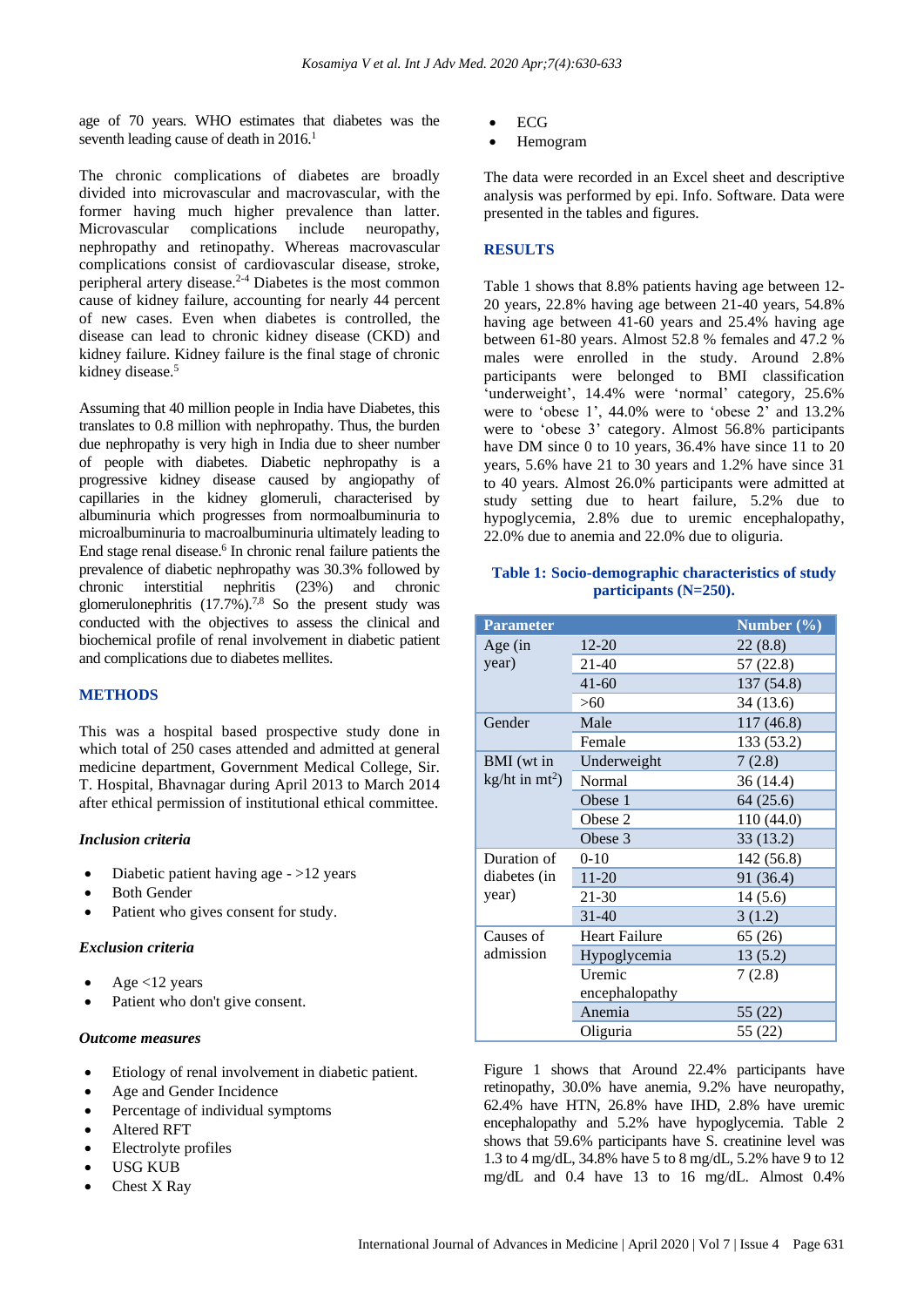participants have CKD stage 2, 14.0% have level 2, 14.0% have stage 3, 42.0% have stage 4 and 43.6% have stage 5



**Figure 1: Complication of DM (N=250).**

| <b>Parameter</b>                 |           | Number $(\% )$ |  |
|----------------------------------|-----------|----------------|--|
| S. cretinine<br>levels $(mg/dL)$ | $1.3 - 4$ | 149 (59.6)     |  |
|                                  | $5 - 8$   | 87 (34.8)      |  |
|                                  | $9-12$    | 13(5.2)        |  |
|                                  | $13 - 16$ | 1(0.4)         |  |
|                                  |           | 0(0)           |  |
|                                  | 2         | 1(0.4)         |  |
| Stage of CKD                     |           | 35(14)         |  |
|                                  | 4         | 105(42)        |  |
|                                  |           | 109 (43.6)     |  |

#### **Table 2: Clinical profile of study participants.**

#### **Table 3: Association between duration of DM with HbA1c% level and stage of CKD.**

|                  | <b>Duration of DM</b> (in year) |           |                             | p         |       |
|------------------|---------------------------------|-----------|-----------------------------|-----------|-------|
| <b>Parameter</b> | $0 - 10$                        | $11 - 20$ | 21-30                       | $31 - 40$ | value |
| HbA1c%           |                                 |           |                             |           |       |
| 8                | 72                              | 31        |                             | 2         | >0.05 |
| 10               | 44                              | 32        | 6                           |           |       |
| 12               | 19                              | 22        | 3                           |           |       |
| 14               |                                 | 4         |                             |           |       |
| Stage of         |                                 |           |                             |           |       |
| <b>CKD</b>       |                                 |           |                             |           |       |
|                  |                                 |           |                             |           |       |
| 2                |                                 |           |                             |           |       |
| 3                | 16                              | 17        | $\mathcal{D}_{\mathcal{L}}$ |           | >0.05 |
| 4                | 60                              | 39        | 6                           |           |       |
|                  | 65                              | 35        | 6                           |           |       |

Table 3 shows that 72,31,7 and 1 participants with 8.0% HbA1c level have DM since 0-10, 11-20, 21-30 and 31- 40 years respectively. Around 44,32,6 and 0 participants with 10.0% HbA1c level have DM since 0-10, 11-20, 21- 30 and 31-40 years respectively. Almost 19,22,3 and 1 participants with 12.0% HbA1c level have DM since 0- 10, 11-20, 21-30 and 31-40 years respectively. Almost 7,4,0 and 0 participants with 14.0% HbA1c level have DM since 0-10, 11-20, 21-30 and 31-40 years respectively. Almost 16,17,2 and 0 participants with CKD level 3 have DM since 0-10, 11-20, 21-30 and 31- 40 years respectively. Almost 60,39,6 and 0 participants with CKD level 4 have DM since 0-10, 11-20, 21-30 and 31-40 years respectively. Around 65,35,6 and 3 participants with CKD level 5 have DM since 0-10, 11- 20, 21-30 and 31-40 years respectively.

### **DISCUSSION**

Diabetic nephropathy is the kidney disease that occurs as a result of diabetes. Cardiovascular and renal complications share common risk factors such as blood pressure, blood lipids, and glycemic control. Thus, chronic kidney disease may predict cardiovascular disease in the general population.<sup>8</sup>

Present study was observed that most of the patients in our study were between age group 41-60 years. Youngest patient in study is 12 years and oldest patient is 80 years. Younger patients are almost at the half risk than the older age group patients.

The impact of diabetes on renal impairment changes with increasing age.<sup>8,9</sup> T2DM is a progressive disease whose prevalence also increases with age, thus exposing elderly patients to an increased risk of long-term diabetic complications, including diabetic kidney disease  $(DKD).^{10-12}$ 

In this study females are more affected then males. In our study most of the patients had s. creatinine levels between 1.3-4 mg/dl. Most of the patients in the study are in CKD stage 4 and stage 5 and because of illiteracy, poor compliance and late presentation. Most of the patients with duration of diabetes more then 21 years had HbA1c less than 12% due to decrease insulin requirements.

In this study due to late presentation of the patients coming from the rural areas, illiteracy, and poor compliance most of the patients were in CKD stage 4 and 5, so their insulin requirements decreases. Thereby in my study most of the patients had HbA1c % between 10-12% despite longer duration of DM. Most of the patients had duration of DM more than 10 years so mostly all are in CKD stage 4 and 5. Due to late presentation of the patients coming from the rural areas, illiteracy, and poor compliance most of the patients were in CKD stage 4 and 5.

Chronic kidney disease (CKD) refers to all five stages of kidney damage, from very mild damage in stage 1 to complete kidney failure in stage 5. The stages of kidney disease are based on how well the kidneys can filter waste and extra fluid out of the blood. In the early stages of kidney disease, your kidneys are still able to filter out waste from your blood. In the later stages, your kidneys must work harder to get rid of waste and may stop working altogether.<sup>13</sup>